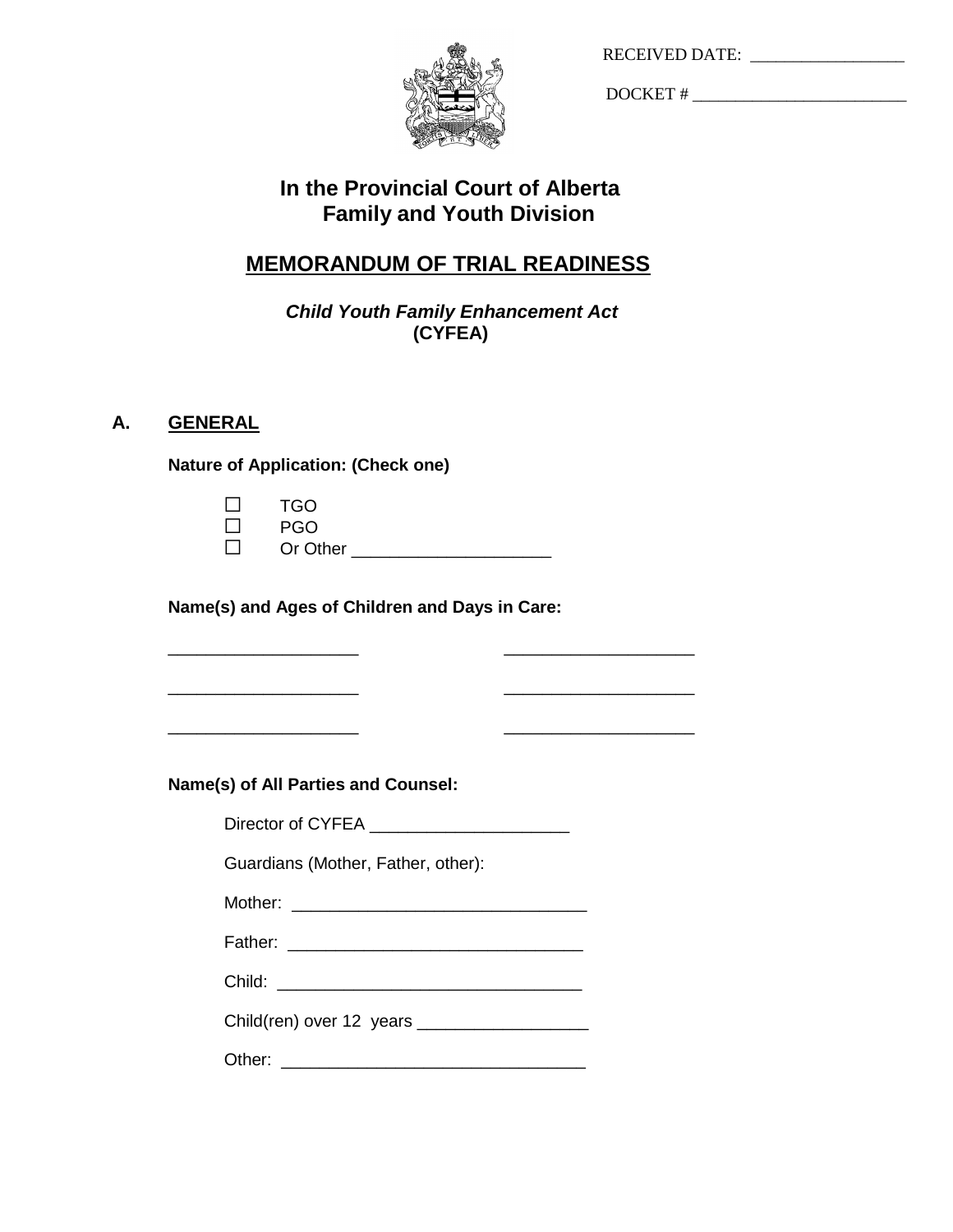|                                                                         | <b>Counsel for Children required:</b> $\Box$ Yes $\Box$ No; if so, Ordered: $\Box$ Yes $\Box$ No |  |  |  |
|-------------------------------------------------------------------------|--------------------------------------------------------------------------------------------------|--|--|--|
|                                                                         | <b>SERVICE: (of Application and all Amendments)</b>                                              |  |  |  |
|                                                                         | Guardian(s): $\Box$ Yes $\Box$ No                                                                |  |  |  |
|                                                                         | Other Guardian(s) identified / served / dispensed: _____________________________                 |  |  |  |
|                                                                         |                                                                                                  |  |  |  |
|                                                                         | Determination of Guardianship made by Court: $\Box$ Yes $\Box$ No                                |  |  |  |
|                                                                         |                                                                                                  |  |  |  |
| Children over 12 years (before application heard): $\Box$ Yes $\Box$ No |                                                                                                  |  |  |  |
|                                                                         |                                                                                                  |  |  |  |
|                                                                         |                                                                                                  |  |  |  |
|                                                                         | Date(s) Current and Subsisting Orders and Agreements: ____________________                       |  |  |  |
|                                                                         | Current Status of Child(ren) and date of order: ________________________________                 |  |  |  |
|                                                                         |                                                                                                  |  |  |  |
|                                                                         | Has a JDR / Mediation been held or is one pending: $\Box$ Yes $\Box$ No                          |  |  |  |
|                                                                         | NATURE OF ACTION AND BRIEF REASONS FOR TRIAL                                                     |  |  |  |
|                                                                         |                                                                                                  |  |  |  |
|                                                                         |                                                                                                  |  |  |  |
|                                                                         |                                                                                                  |  |  |  |
|                                                                         |                                                                                                  |  |  |  |

\_\_\_\_\_\_\_\_\_\_\_\_\_\_\_\_\_\_\_\_\_\_\_\_\_\_\_\_\_\_\_\_\_\_\_\_\_\_\_\_\_\_\_\_\_\_\_\_\_\_\_\_\_\_\_\_\_\_\_\_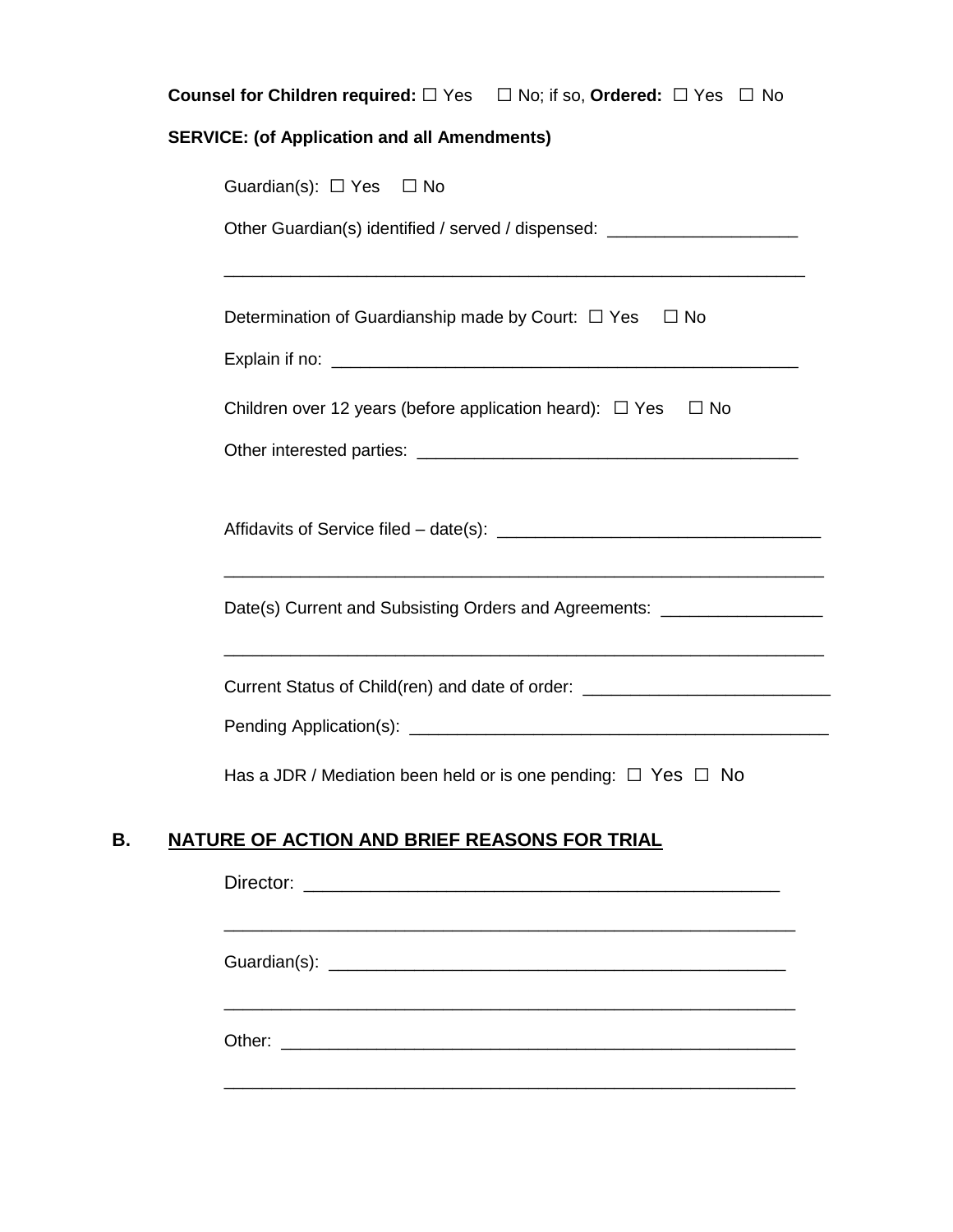# **C. TRIAL READINESS**

# **i) WITNESSES:**

**a) Director**

| Number of ordinary/lay witness: _____                                                                                                                            |  |
|------------------------------------------------------------------------------------------------------------------------------------------------------------------|--|
| Names:                                                                                                                                                           |  |
|                                                                                                                                                                  |  |
| <u> 1989 - Johann Barbara, martxa alemaniar amerikan basar da a</u><br>the control of the control of the control of the control of the control of the control of |  |
| Availability confirmed and subpoenas to be served: $\Box$ Yes $\Box$ No                                                                                          |  |
|                                                                                                                                                                  |  |
| Number of Expert Witnesses: ______                                                                                                                               |  |
|                                                                                                                                                                  |  |
|                                                                                                                                                                  |  |
| If not complete, disclosed and exchanged / expected date of:                                                                                                     |  |
| CV and Report(s) disclosed and exchanged / date of: ___________________<br><u> 1989 - Johann Stoff, amerikansk politiker (d. 1989)</u>                           |  |
| Will Witness be called for trial or can report(s) be tendered to Court?                                                                                          |  |
|                                                                                                                                                                  |  |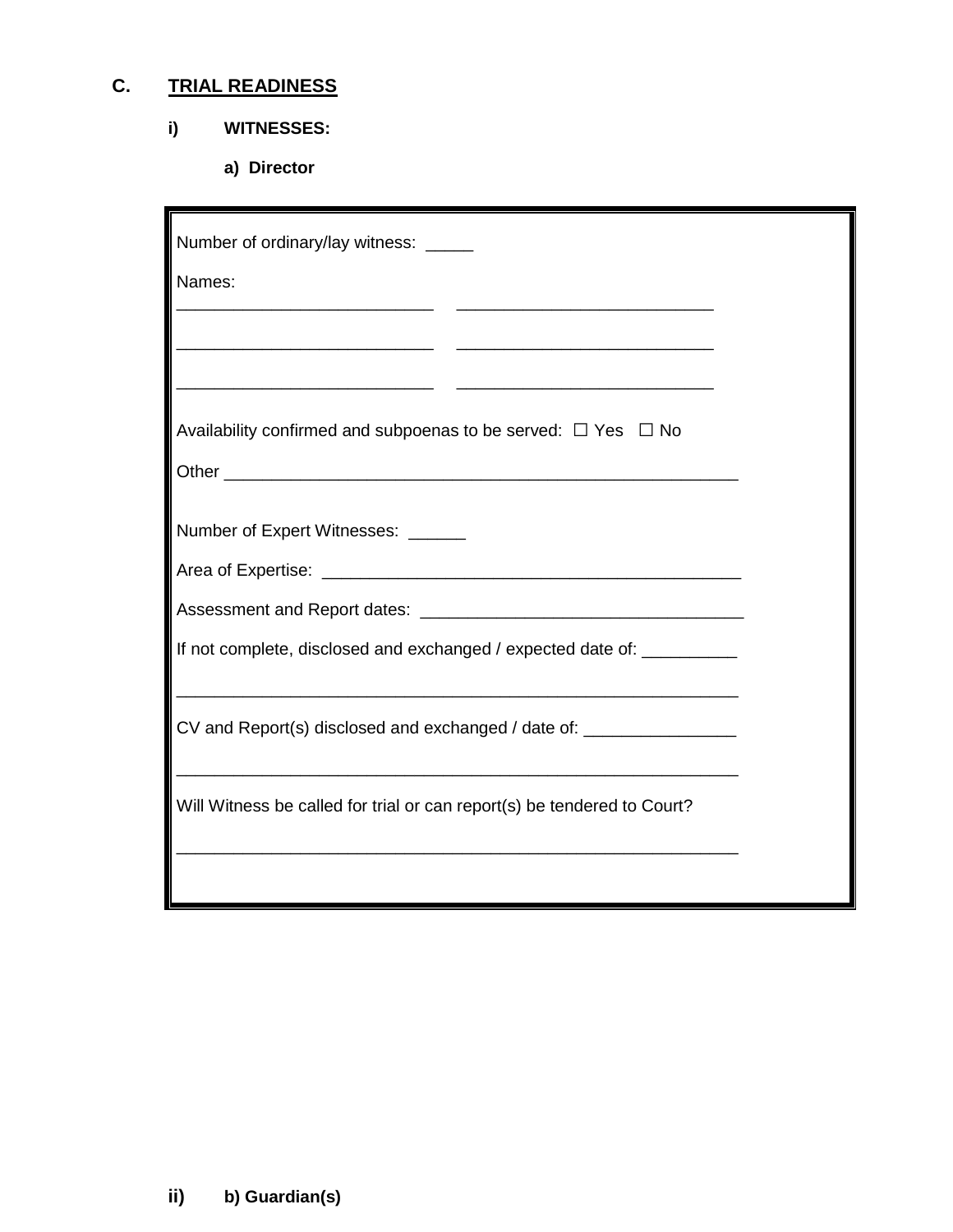| 1 <sup>st</sup> Guardian _____________________                                   |  |  |  |
|----------------------------------------------------------------------------------|--|--|--|
| Names of Witnesses:                                                              |  |  |  |
|                                                                                  |  |  |  |
|                                                                                  |  |  |  |
|                                                                                  |  |  |  |
| Availability confirmed and subpoenas to be served: $\Box$ Yes $\Box$ No          |  |  |  |
|                                                                                  |  |  |  |
| Number of Expert Witnesses: ______                                               |  |  |  |
|                                                                                  |  |  |  |
|                                                                                  |  |  |  |
| If not complete, disclosed and exchanged / expected date of: ___________________ |  |  |  |
|                                                                                  |  |  |  |
| CV and Report(s) disclosed and exchanged / date of: ____________________________ |  |  |  |
|                                                                                  |  |  |  |
| Will Witness be called for trial or can report(s) be tendered to Court?          |  |  |  |
|                                                                                  |  |  |  |
|                                                                                  |  |  |  |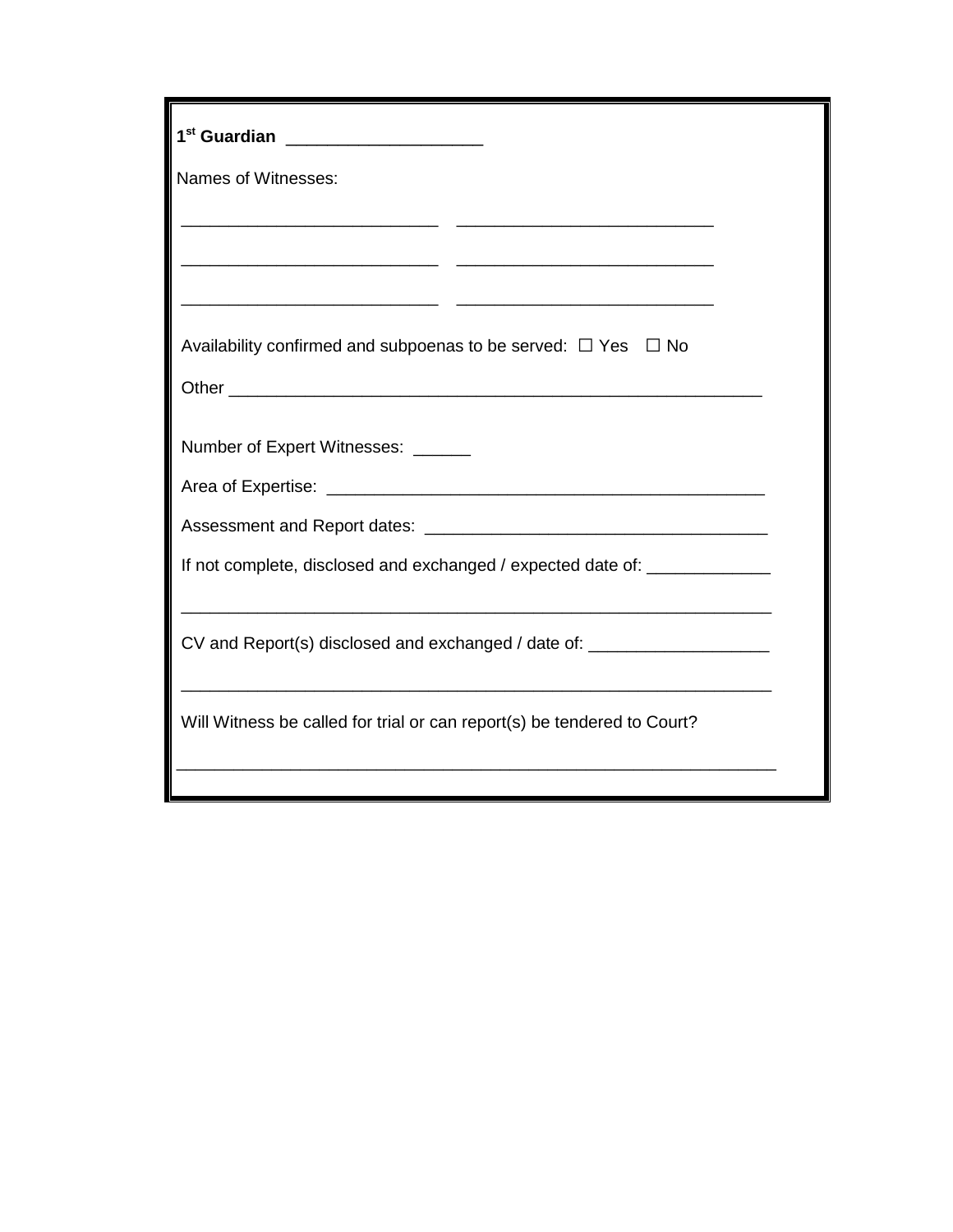| 2 <sup>nd</sup> Guardian ___________________                                     |  |  |  |
|----------------------------------------------------------------------------------|--|--|--|
| Names of Witnesses:                                                              |  |  |  |
|                                                                                  |  |  |  |
|                                                                                  |  |  |  |
|                                                                                  |  |  |  |
| Availability confirmed and subpoenas to be served: $\Box$ Yes $\Box$ No          |  |  |  |
|                                                                                  |  |  |  |
| Number of Expert Witnesses: ______                                               |  |  |  |
|                                                                                  |  |  |  |
|                                                                                  |  |  |  |
| If not complete, disclosed and exchanged / expected date of: _____________       |  |  |  |
|                                                                                  |  |  |  |
| CV and Report(s) disclosed and exchanged / date of: ____________________________ |  |  |  |
|                                                                                  |  |  |  |
| Will Witness be called for trial or can report(s) be tendered to Court?          |  |  |  |
|                                                                                  |  |  |  |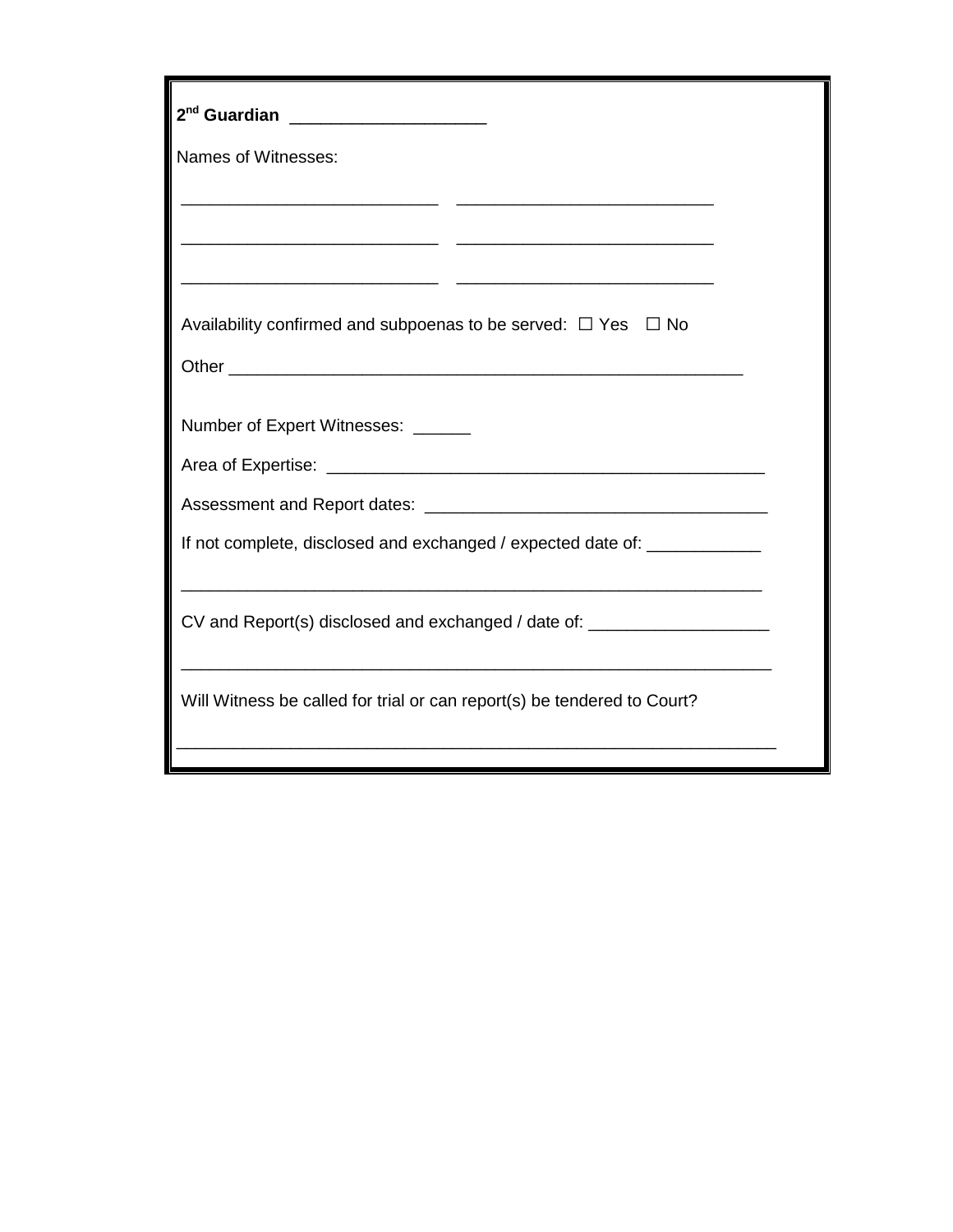| 3 <sup>rd</sup> Guardian _____________________                                                                      |
|---------------------------------------------------------------------------------------------------------------------|
| Names of Witnesses:                                                                                                 |
|                                                                                                                     |
|                                                                                                                     |
| <u> 1989 - Johann Stein, markin sanadi masjid ayyında bir alan sanadi yazar yazar yazar yazar yazar yazar yazar</u> |
| Availability confirmed and subpoenas to be served: $\Box$ Yes $\Box$ No                                             |
|                                                                                                                     |
| Number of Expert Witnesses: ______                                                                                  |
|                                                                                                                     |
|                                                                                                                     |
| If not complete, disclosed and exchanged / expected date of: _____________                                          |
|                                                                                                                     |
| CV and Report(s) disclosed and exchanged / date of: ____________________________                                    |
|                                                                                                                     |
| Will Witness be called for trial or can report(s) be tendered to Court? _______                                     |
|                                                                                                                     |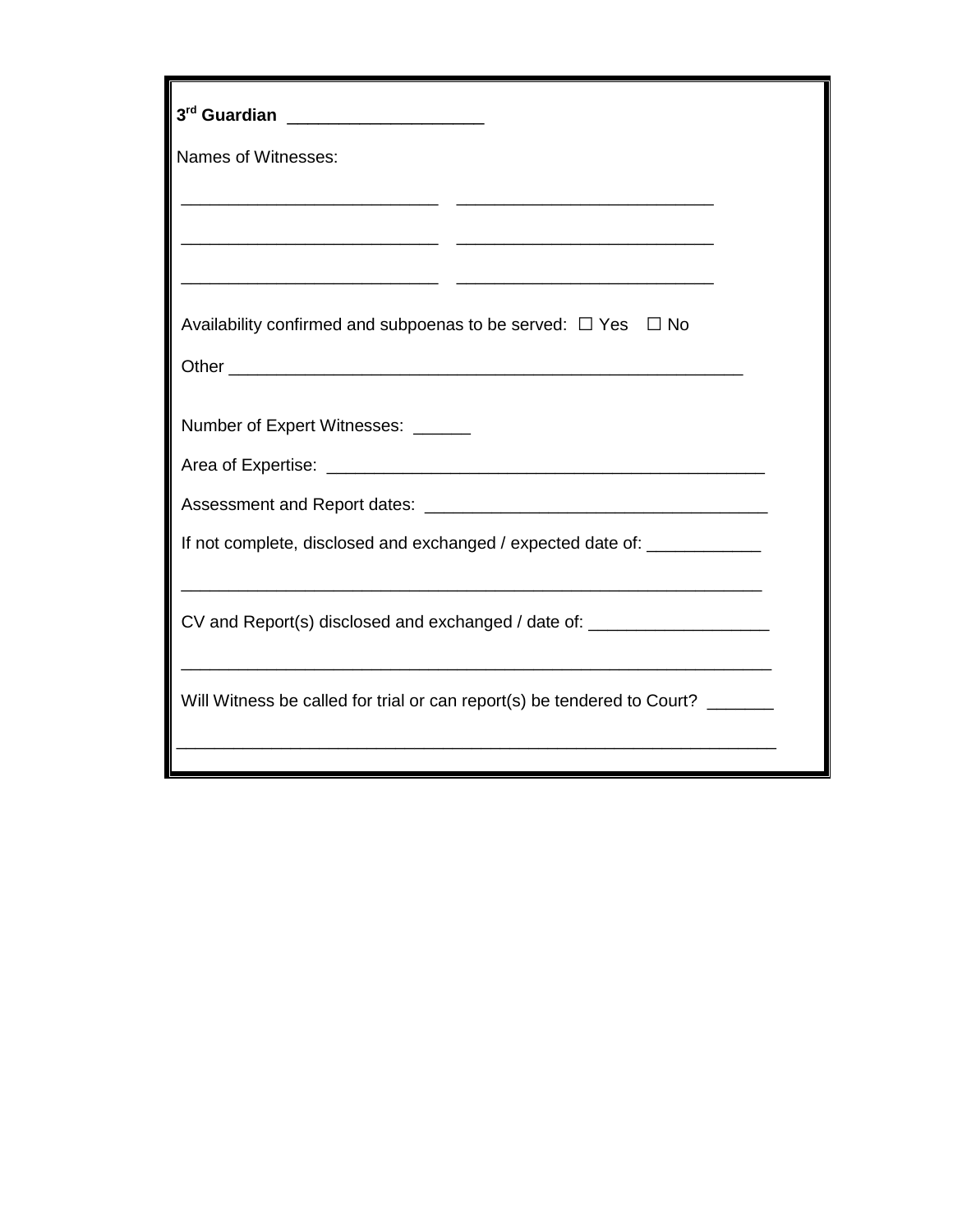| 4 <sup>th</sup> Guardian _____________________                             |  |  |  |
|----------------------------------------------------------------------------|--|--|--|
| Names of Witnesses:                                                        |  |  |  |
|                                                                            |  |  |  |
|                                                                            |  |  |  |
| <u> 1989 - Jan Stein Stein, fransk politik (d. 1989)</u>                   |  |  |  |
| Availability confirmed and subpoenas to be served: $\Box$ Yes $\Box$ No    |  |  |  |
|                                                                            |  |  |  |
|                                                                            |  |  |  |
| Number of Expert Witnesses: ______                                         |  |  |  |
|                                                                            |  |  |  |
|                                                                            |  |  |  |
| If not complete, disclosed and exchanged / expected date of: _____________ |  |  |  |
|                                                                            |  |  |  |
| CV and Report(s) disclosed and exchanged / date of:                        |  |  |  |
|                                                                            |  |  |  |
| Will Witness be called for trial or can report(s) be tendered to Court?    |  |  |  |
|                                                                            |  |  |  |
|                                                                            |  |  |  |

## **iii) DISCLOSURE**

| Complete $\Box$ Yes $\Box$ No or Ongoing $\Box$ Yes $\Box$ No |  |  |
|---------------------------------------------------------------|--|--|

Outstanding reason(s) \_\_\_\_\_\_\_\_\_\_\_\_\_\_\_\_\_\_\_\_\_\_\_\_\_\_\_\_\_\_\_\_\_\_\_\_\_\_\_\_\_\_\_

Date to be completed by \_\_\_\_\_\_\_\_\_\_\_\_\_\_\_\_\_\_\_\_\_\_\_\_\_\_\_\_\_\_\_\_\_\_\_\_\_\_\_\_\_

## **iv) SPECIAL REQUIREMENTS / CONSIDERATIONS**

Band Consultation required: □Yes □ No; Obtained: □Yes □ No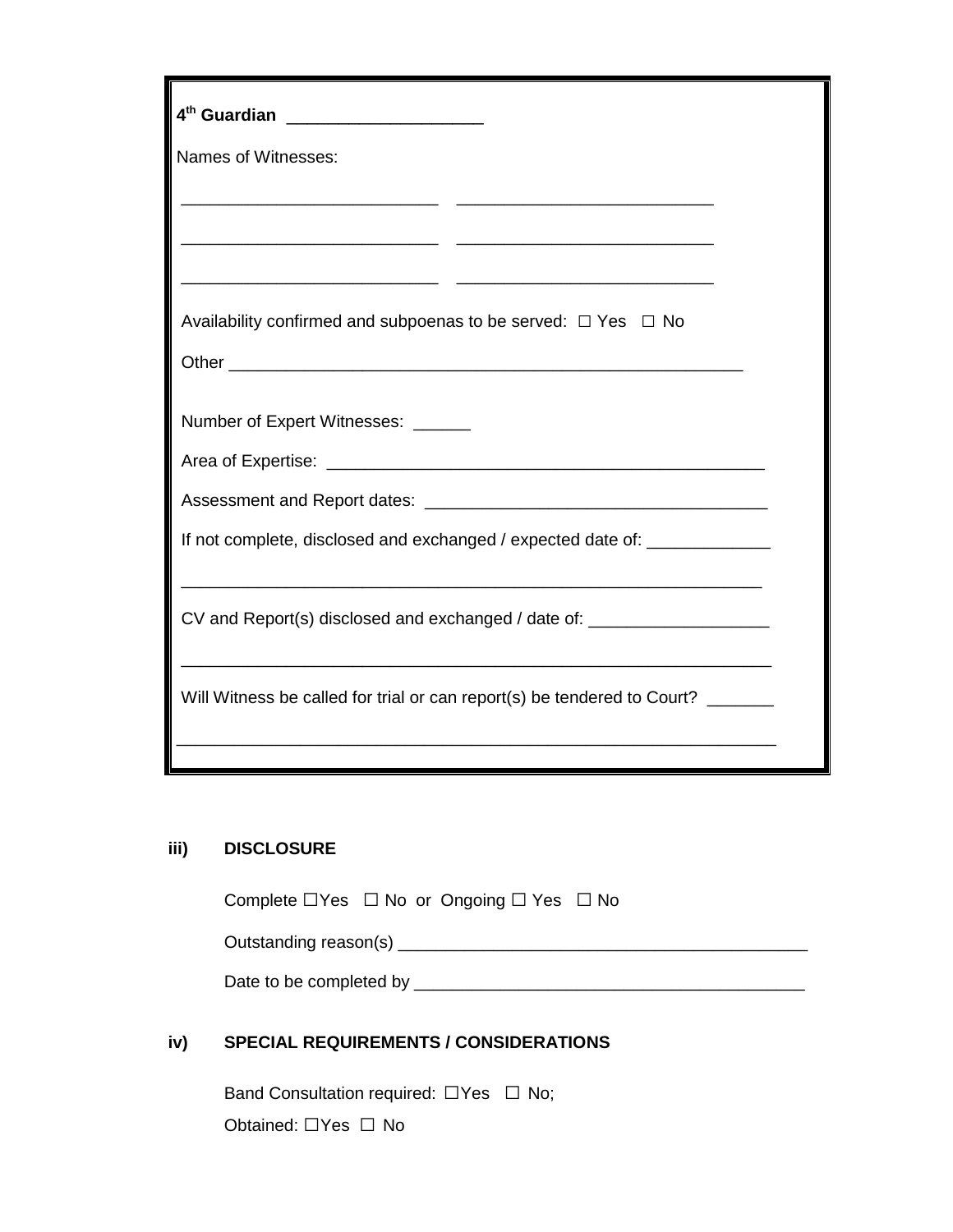Case authority or materials to be forwarded ahead to Trial Judge:  $\Box$ Yes  $\Box$  No

#### **ESTIMATE OF REQUIRED TRIAL TIME** v)

Director: **Example 2019** 

Guardian(s): \_\_\_\_\_\_\_\_\_\_\_\_\_\_\_\_\_\_\_\_\_

Total Time Required \_\_\_\_\_\_\_\_

Will Accept:  $\Box$  Single Book

□ Double Book

 $\Box$  Triple Book

| JDR dates requested $\Box$ Yes $\Box$ No |  |  |
|------------------------------------------|--|--|
|------------------------------------------|--|--|

## vi) ANTICIPATED OR KNOWN REASONS TO SEEK TRIAL ADJOURNMENT

### D.

#### E. ADDITIONAL INFORMATION IF REQUIRED: \_\_\_\_\_\_\_\_\_\_\_\_\_\_\_\_\_\_\_\_\_\_\_\_\_\_\_\_\_\_\_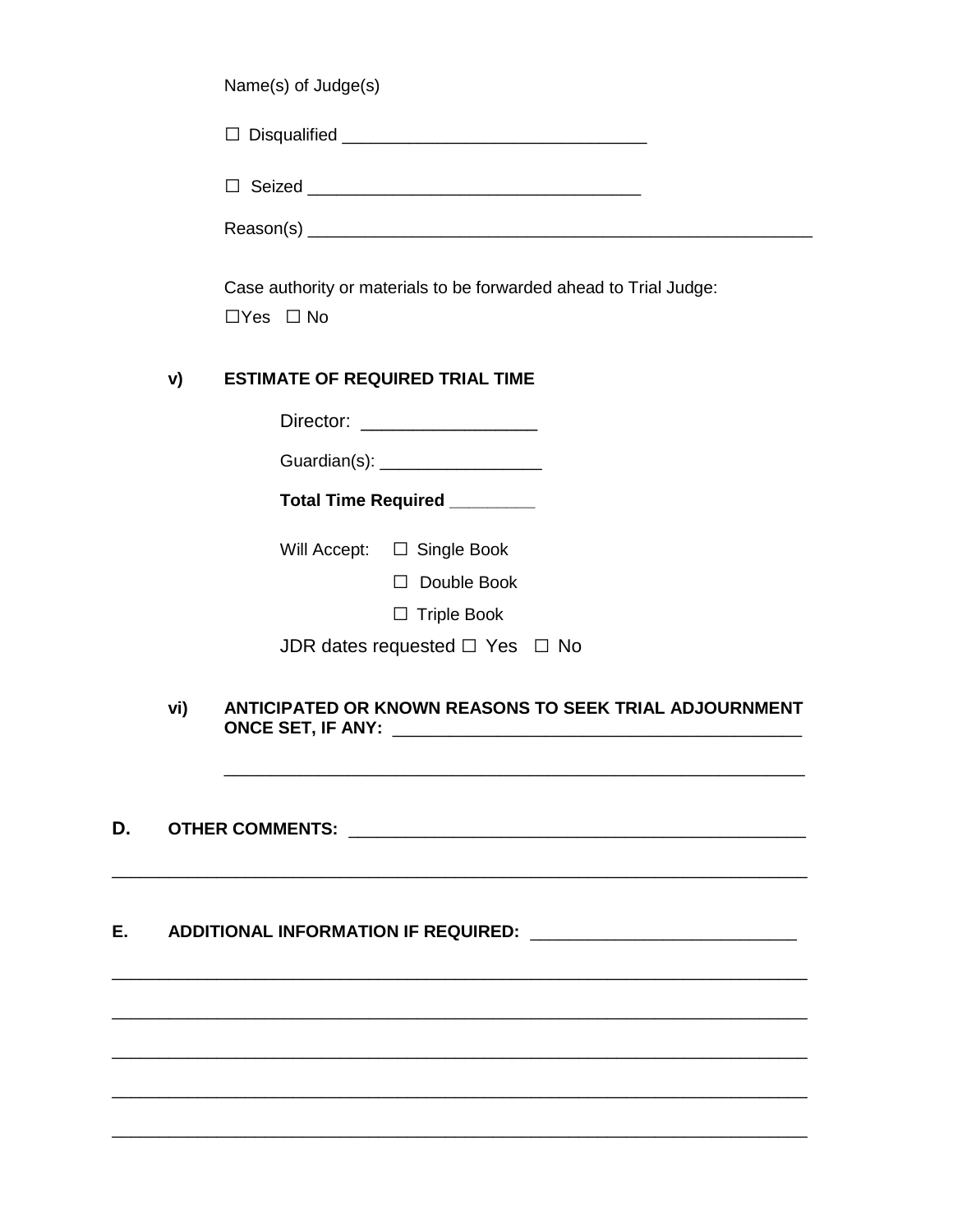Signed and dated by all parties attending trial<br>(Note: If Self Represented Party has not signed the form please provide an explanation by affidavit.)

 $\frac{1}{2}$ 

<u> The Common Service</u>

 $\overline{\phantom{a}}$ 

 $\mathcal{L} = \mathcal{L} \mathcal{L}$ 

L. ÷,

-

 $\overline{\phantom{0}}$ 

| Phone experience and the contract of the contract of the contract of the contract of the contract of the contract of the contract of the contract of the contract of the contract of the contract of the contract of the contr |  |
|--------------------------------------------------------------------------------------------------------------------------------------------------------------------------------------------------------------------------------|--|
|                                                                                                                                                                                                                                |  |
|                                                                                                                                                                                                                                |  |
|                                                                                                                                                                                                                                |  |
|                                                                                                                                                                                                                                |  |
|                                                                                                                                                                                                                                |  |
| Fax<br><u> 1989 - Johann John Stone, mars and de final and de final and de final and de final and de final and de final</u>                                                                                                    |  |
|                                                                                                                                                                                                                                |  |
|                                                                                                                                                                                                                                |  |
|                                                                                                                                                                                                                                |  |
|                                                                                                                                                                                                                                |  |
|                                                                                                                                                                                                                                |  |
|                                                                                                                                                                                                                                |  |
|                                                                                                                                                                                                                                |  |
|                                                                                                                                                                                                                                |  |
|                                                                                                                                                                                                                                |  |
|                                                                                                                                                                                                                                |  |
|                                                                                                                                                                                                                                |  |
|                                                                                                                                                                                                                                |  |
| Email                                                                                                                                                                                                                          |  |
|                                                                                                                                                                                                                                |  |
|                                                                                                                                                                                                                                |  |
|                                                                                                                                                                                                                                |  |
|                                                                                                                                                                                                                                |  |
|                                                                                                                                                                                                                                |  |
|                                                                                                                                                                                                                                |  |
|                                                                                                                                                                                                                                |  |
|                                                                                                                                                                                                                                |  |
|                                                                                                                                                                                                                                |  |
|                                                                                                                                                                                                                                |  |
|                                                                                                                                                                                                                                |  |